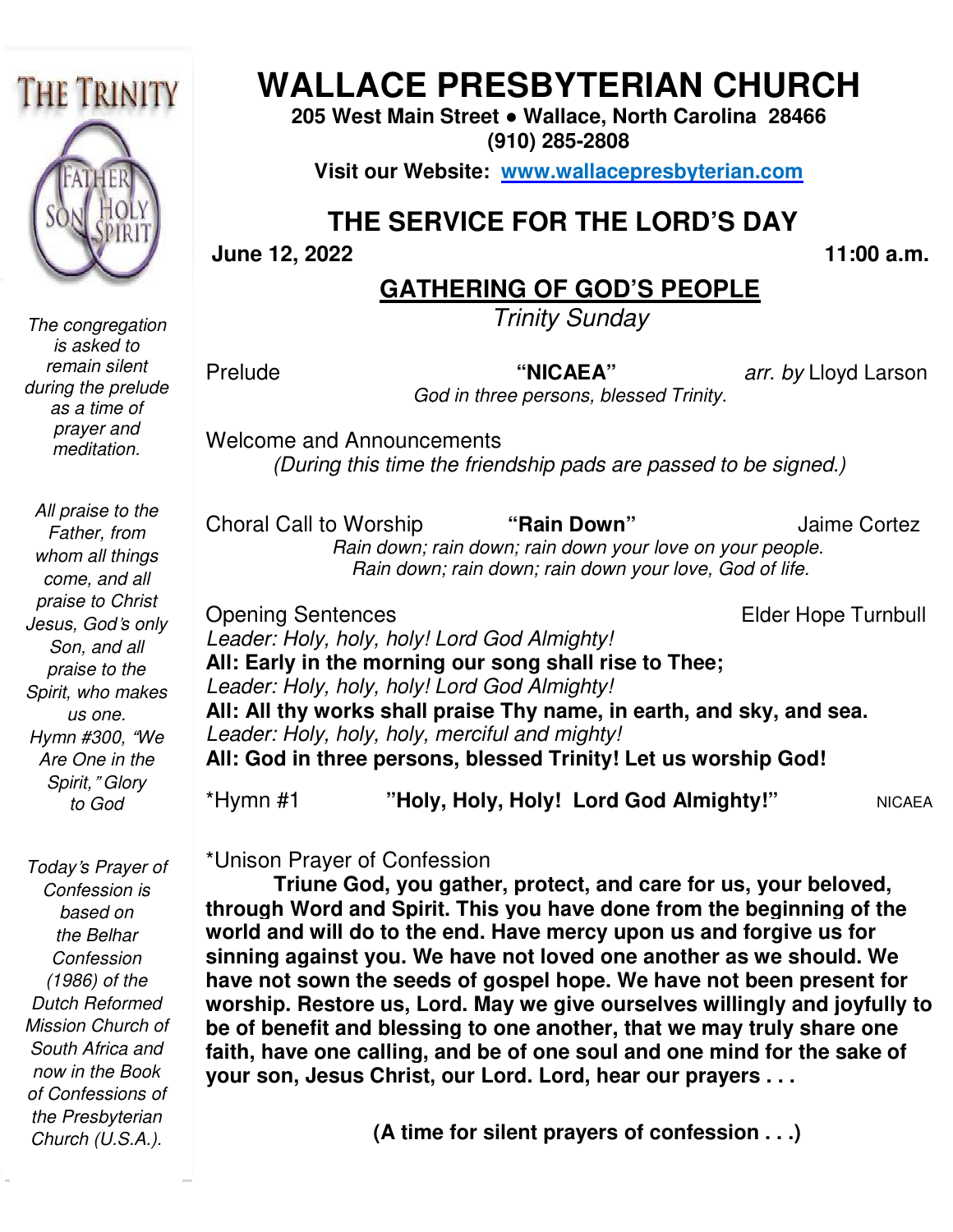*Ephesians 4:4-6 one baptism, one There is one body and one Spirit, just as you were called to the one hope of your calling, one Lord, one faith, God and Father of all, who is above all and through all and in all.* 

 *But it is God who* 

*establishes us with you in Christ and has anointed us, by putting his seal on us and giving us his Spirit in our hearts as a first installment. 1 Corinthians 1:21-22* 

\*Responsive Assurance of Pardon

Leader: For God so loved the world that he gave his only Son, so that everyone *who believes in him may not perish but may have eternal life.* 

**All: Indeed, God did not send the Son into the world to condemn the world, but in order that the world might be saved through him.** *Leader: Hear and believe the Good News:*

**All: In Jesus Christ, our sins are forgiven. In the name of the Father, and of the Son, and of the Holy Spirit. Amen.**

Gloria Patri **Glory Be to the Father Glory be to the Father, and to the Son, and to the Holy Ghost; as it was in the beginning, is now, and ever shall be, world without end. Amen, amen.** 

### **PROCLAIMING GOD'S WORD**

Children's Sermon

 Prayer for Illumination *(adapted from John Wesley*'*s Sunday Service, 1784)*  **Holy, Holy, Holy, Merciful, Eternal, and Mighty God, by your grace you have shown us who you are, One in Three, and Three in One. We glorify you as Trinity, even as we worship you in your unity. Open our hearts to receive your Word to us today, that not only in our worship but in our lives we may serve and reflect your Triune Love all our days.**  *Amen.* **Amen.** 

| Gospel Lesson  | John 1:1-5, 14-18 | Elder Hope Turnbull |
|----------------|-------------------|---------------------|
| Epistle Lesson | Romans 5:1-11     |                     |

Sermon **"Praise Father, Son, and Holy Ghost"** Dr. Philip K. Gladden

A Time for Silent Reflection

Pastoral Prayer with The Lord's Prayer



 **Thy will be done, on earth as it is in heaven. Give us this day our daily Our Father who art in heaven, hallowed be Thy name. Thy kingdom come, bread; and forgive us our debts, as we forgive our debtors; and lead us not into temptation, but deliver us from evil. For Thine is the kingdom and the power and the glory, forever. Amen.** 

### **GIVING THANKS TO GOD**

Presentation of Tithes and Offerings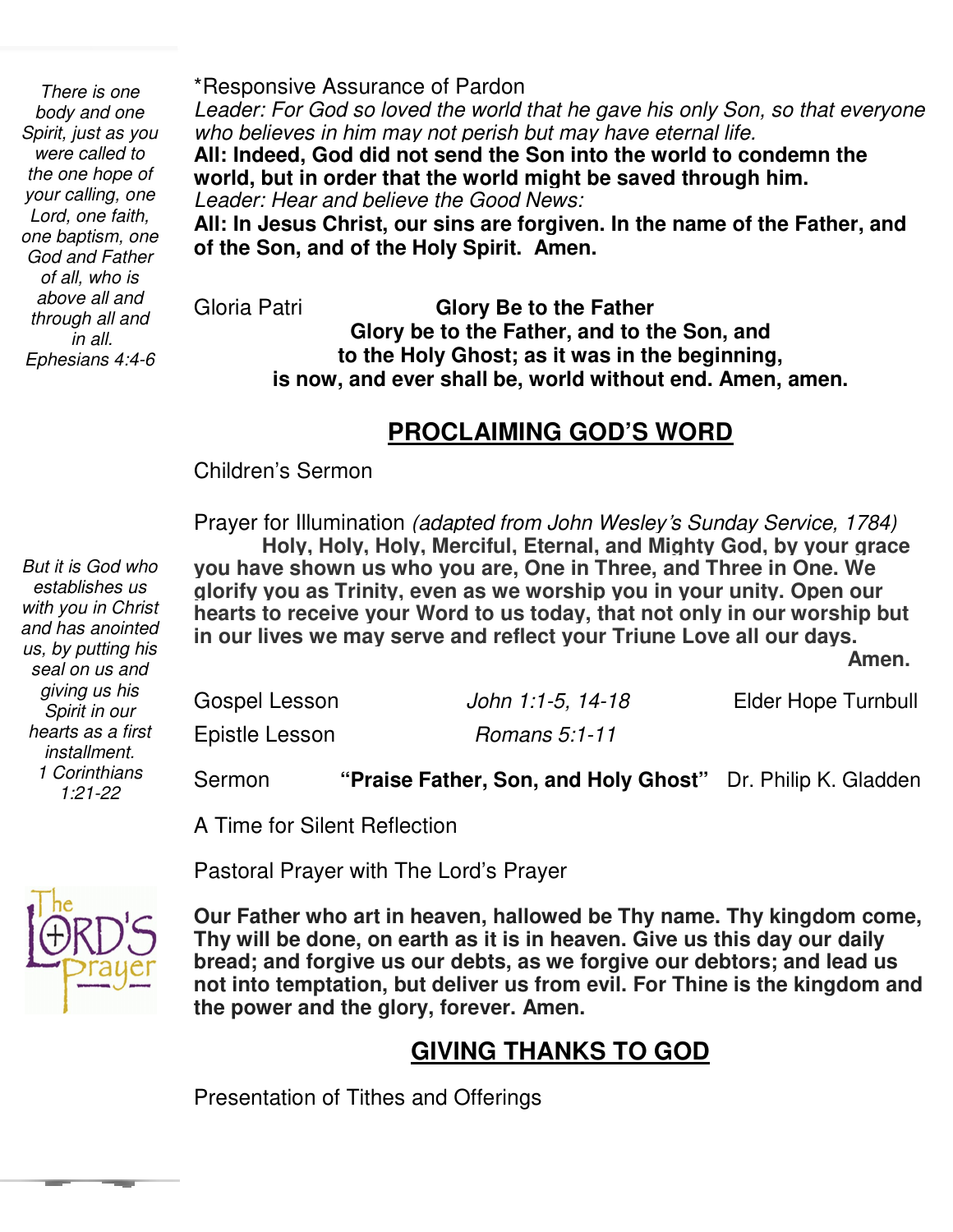### **Offertory**

 *invocation of the "I arise today through a mighty strength, the Trinity, through belief in the Threeness, through confession of the Oneness of the Creator of creation." From St. Patrick's Breastplate, the prayer of Ireland's patron saint* 

arr. by Mark Hayes

To God be the glory, great things He hath done! *So loved He the world t that He gave us His Son, Who yielded His life an atonement for sin, an sin, And opened the lifegate that all may go in. Praise the Lord, praise the Lord, let the earth hear His voice! Praise the Lord, praise the Lord, let the people rejoice! O come to the Father t And give Him the glory, great things He hath done! O perfect redemption, the purchase of blood, blood, To every believer, the promise of God. The vilest offender who truly believes, believes, That moment from Jesus a pardon receives. Great things He hath taught us, great things He hath done. And great our rejoicing through Jesus the Son. But purer, and higher, and greater will be Our wonder, our victory when Jesus we see.* Offertory<br> **19 Codd Be the Glory**<br> *To God be the glory, great things He hath done!<br>
So loved He the world that He gave us His Son,<br>
Who yielded His life an atonement for sin,<br>
And opened the lifegate that all may go in. nd opened the lifegate that all may go in.<br>Lord, praise the Lord, let the earth hear His<br>he Lord, praise the Lord, let the people rejo<br>ome to the Father through Jesus, the Son, He hath taught us, great things He ha<br>eat our rejoicing through Jesus the Sd<br>ourer, and higher, and greater will be* 

\*Doxology and Prayer of Dedication

*Praise God from whom all blessings flow; Praise Him all creatures here below; Praise Him above ye heavenly host; Praise God from whom all blessings flow;<br>Praise Him all creatures here below;<br>Praise Him above ye heavenly host;<br>Praise Father, Son, and Holy Ghost. Amen.* 



| Affirmation:<br>The grace of<br>the Lord<br>Jesus Christ, | *The Affirmation of Faith: From "A Brief Statement of Faith" of the Presbyterian<br>Church $(U.S.A.)$<br>In life and in death we belong to God.<br>Through the grace of our Lord Jesus Christ, the love of God,<br>and the communion of the Holy Spirit,<br>we trust in the one triune God, the Holy One of Israel,<br>whom alone we worship and serve.<br>We trust in God, whom Jesus called Abba, Father.<br>We trust in Jesus Christ, fully human, fully God.<br>We trust in God the Holy Spirit,<br>everywhere the giver and renewer of life.<br>With believers in every time and place,<br>we rejoice that nothing in life or in death<br>can separate us from the love of God in Christ Jesus our Lord.<br>Glory be to the Father, and to the Son, and to the Holy Spirit. Amen. |                                         |                      |  |
|-----------------------------------------------------------|----------------------------------------------------------------------------------------------------------------------------------------------------------------------------------------------------------------------------------------------------------------------------------------------------------------------------------------------------------------------------------------------------------------------------------------------------------------------------------------------------------------------------------------------------------------------------------------------------------------------------------------------------------------------------------------------------------------------------------------------------------------------------------------|-----------------------------------------|----------------------|--|
| the love of<br>God, and the                               |                                                                                                                                                                                                                                                                                                                                                                                                                                                                                                                                                                                                                                                                                                                                                                                        |                                         |                      |  |
| communion of                                              | *Hymn #643                                                                                                                                                                                                                                                                                                                                                                                                                                                                                                                                                                                                                                                                                                                                                                             | "Now Thank We All Our God"              | NUN DANKET ALLE GOTT |  |
| the Holy Spirit<br>be with all                            | *Benediction                                                                                                                                                                                                                                                                                                                                                                                                                                                                                                                                                                                                                                                                                                                                                                           |                                         |                      |  |
| of you.<br>2 Corinthians<br>13:13                         | *Choral Benediction                                                                                                                                                                                                                                                                                                                                                                                                                                                                                                                                                                                                                                                                                                                                                                    | "Amen"<br>Amen, amen. Amen, amen, amen. | African American     |  |

\*Postlude

*\*All who are able may stand.*